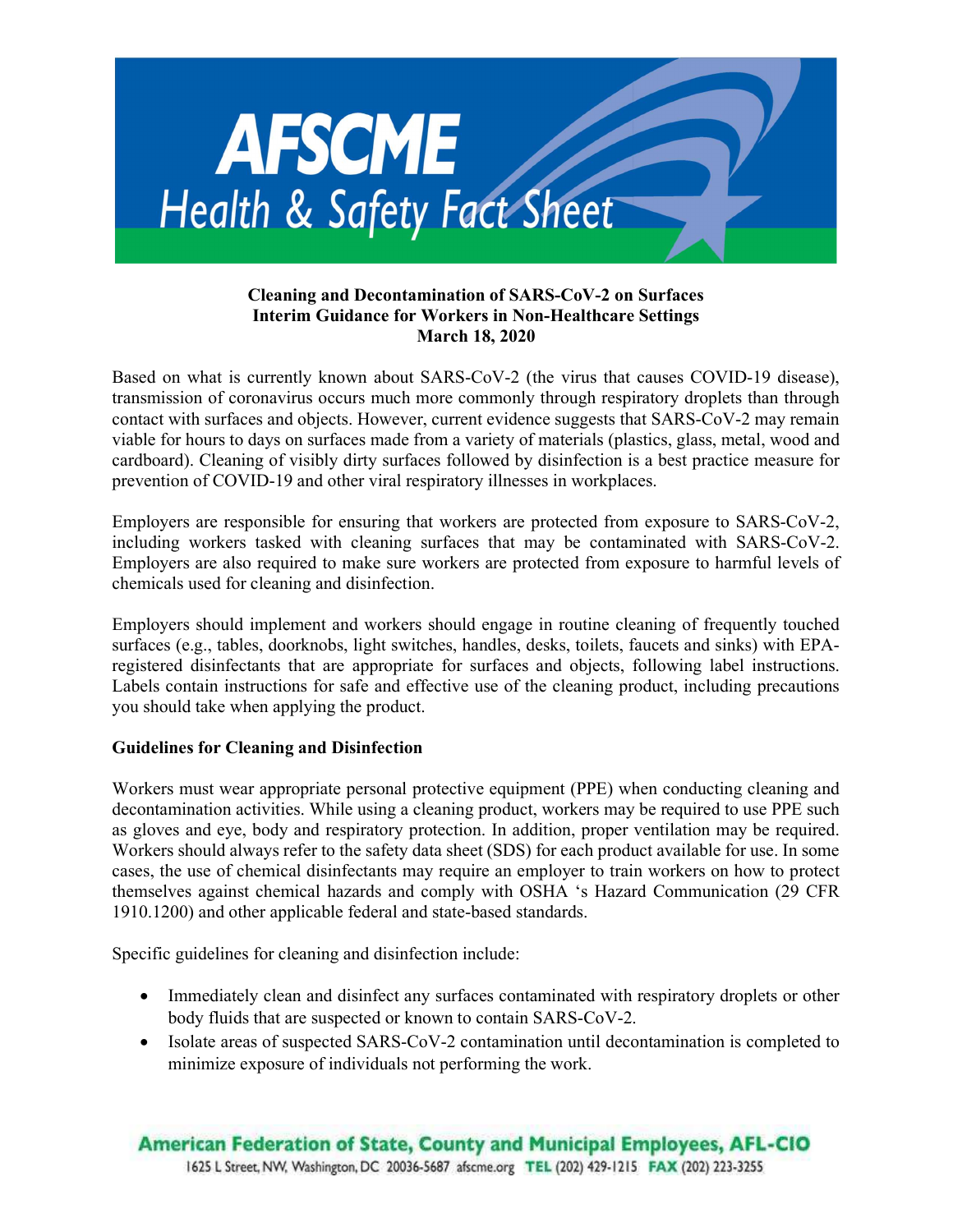- Use signage to restrict access to areas of suspected or known SARS-CoV-2 contamination until decontamination is completed to minimize exposure of individuals not performing the work.
- Treat any visible contamination with a suitable disinfectant as described below. Allow disinfectant to soak into surfaces for the recommended time period for the specific disinfectant being used (see manufacturer's instructions).
- Ensure adequate ventilation in areas where workers are using disinfectants, including by opening windows and doors, or using mechanical ventilation equipment.
- Use tools, such as tongs, dust pans, mops, brooms and pick-up sticks, as much as possible rather than doing cleanup work directly with gloved hands.
- After cleaning and disinfection work is complete, remove PPE in a way that avoids selfcontamination, as described below.

# Use Appropriate Personal Protective Equipment

Employers must select PPE that will protect workers against SARS-CoV-2 and other hazards associated with chemicals to which they may be exposed. Workers must wear PPE to help minimize exposure to the virus and chemicals through inhalation, contact or ingestion.

Examples of PPE that may be needed during cleaning and decontamination include:

- Nitrile gloves.
- Goggles or face shields.
- Fluid-resistant or fluid-impermeable gowns, coveralls and aprons.
- Dedicated work clothing and washable shoes with shoe or boot covers.
- Facemasks (e.g., surgical masks) that cover the nose and mouth. In some cases, additional respiratory protection (e.g., N95, powered air-purifying respirators or better) may be necessary to protect workers from exposure to SARS-CoV-2 or disinfectants.

Workers must receive training on and demonstrate an understanding of:

- When to use PPE.
- Which PPE is necessary.
- How to properly don, use and doff PPE in a manner to prevent self-contamination.
- How to properly dispose of or disinfect and maintain PPE.
- The limitations of PPE.

Any reusable PPE must be properly cleaned, decontaminated and maintained after and between uses. Facilities should have policies and procedures describing a recommended sequence for safely donning and doffing PPE.

Depending on the hazards posed by the size of a spill, degree of contamination or other factors, required PPE may be different than what is described in this fact sheet.